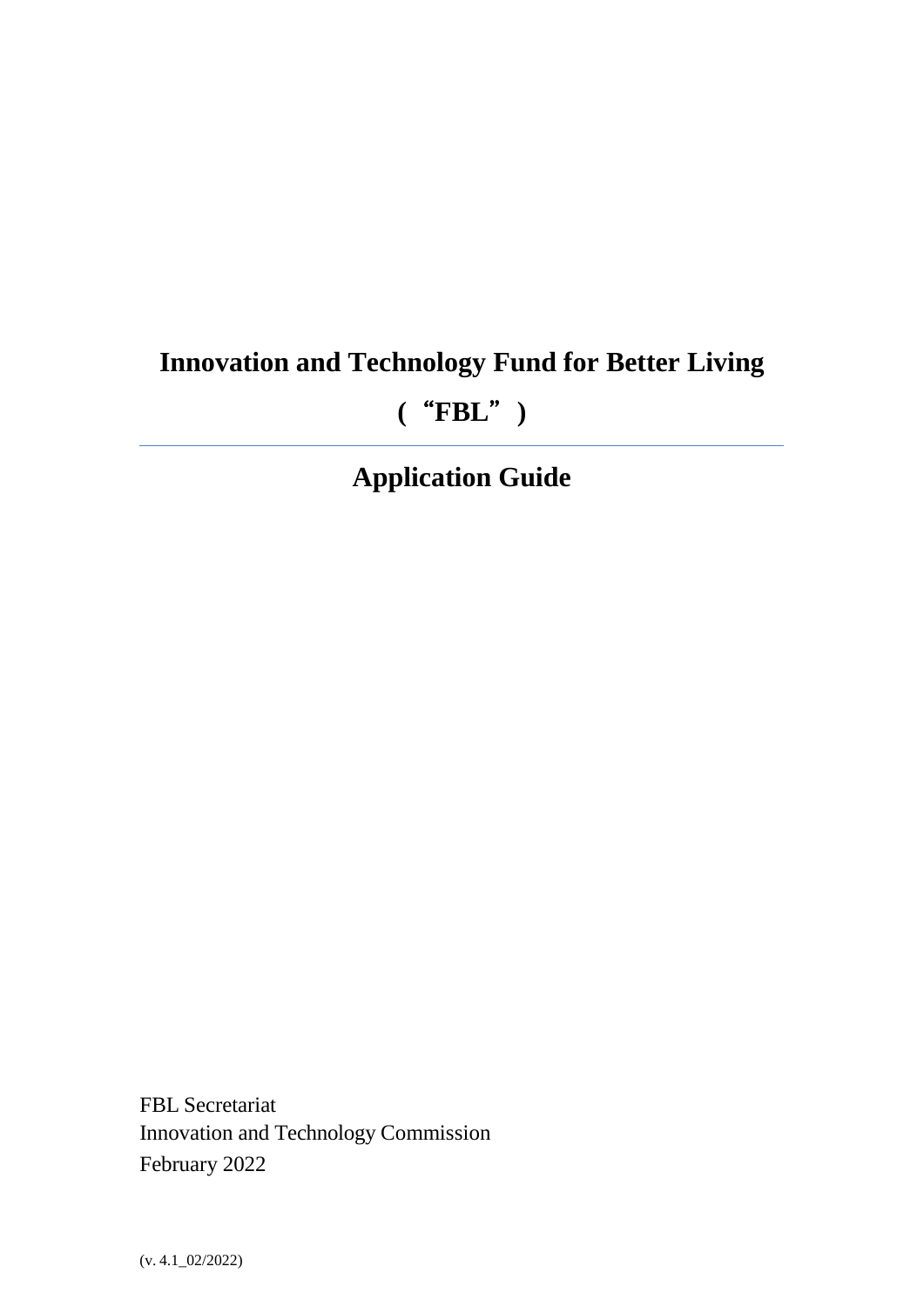## **CONTENTS**

Page No.

| Technical and Management Capability of the Applicant 12 |  |
|---------------------------------------------------------|--|
|                                                         |  |
|                                                         |  |
|                                                         |  |
|                                                         |  |
|                                                         |  |
|                                                         |  |
|                                                         |  |
|                                                         |  |
|                                                         |  |
|                                                         |  |
|                                                         |  |
|                                                         |  |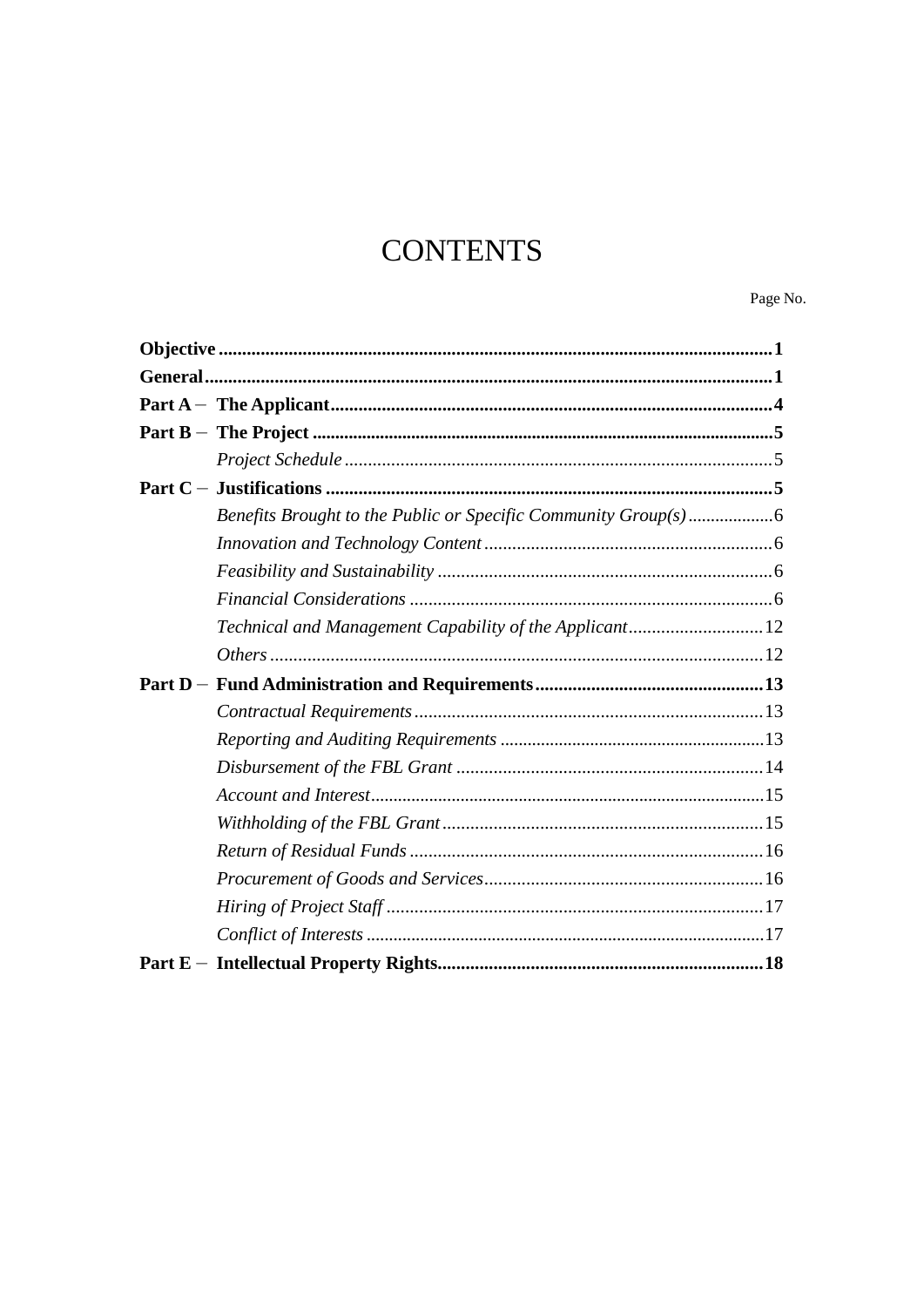## <span id="page-2-0"></span>**Objective**

- 1. The FBL is a scheme for funding innovation and technology ("I&T") projects which will make people's daily living more convenient, comfortable and safer, or address the needs of specific community groups.
- 2. Projects<sup>1</sup> must fulfil the following requirements
	- (a) The Project should be able to benefit the public at large or specific groups (such as the elderly or disabled), and should be in line with government policies;
	- (b) The Project should involve the innovative application of technologies, and the application should include a concrete plan for developing the Project;
	- (c) The Project should not be profit-making during the funded period, i.e. the total amount of funding sought plus other funding sources must not exceed the eligible costs of the project, which include the total expenses for developing and running of the Project and administrative overheads as approved by the Assessment Panel (the "Eligible Costs of the Project"). Any income generated during the funded period should be ploughed back into the Project;
	- (d) An Applicant<sup>2</sup> has to develop and roll out the Project deliverable within 12 months and immediately run the Project for at least two consecutive years after its roll-out (except for Projects which are one-off in nature);
	- (e) The Project deliverable can be in the form of mobile app, product (e.g. device, equipment, tool, etc.), service, software or any other forms agreeable to the Assessment Panel; and
	- (f) The Project should be developed primarily within Hong Kong.
- 3. The FBL is a fund fully owned and operated by the Government. The Innovation and Technology Commission ("ITC") administers the FBL and provides secretariat support to the Assessment Panel<sup>3</sup>.

## <span id="page-2-1"></span>**General**

1. This Application Guide explains how to complete the Application Form<sup>4</sup> of the FBL.

 $1$  means the proposed project as set out in the Application Form.

<sup>&</sup>lt;sup>2</sup> means the party which has submitted an application for funding under the FBL.

<sup>&</sup>lt;sup>3</sup> Membership of the Assessment Panel is available at the ITC website (https://fbl.itc.gov.hk/).

<sup>&</sup>lt;sup>4</sup> means "FBL – Application Form" together with all the schedules, appendices, annexes and other supporting documents attached thereto.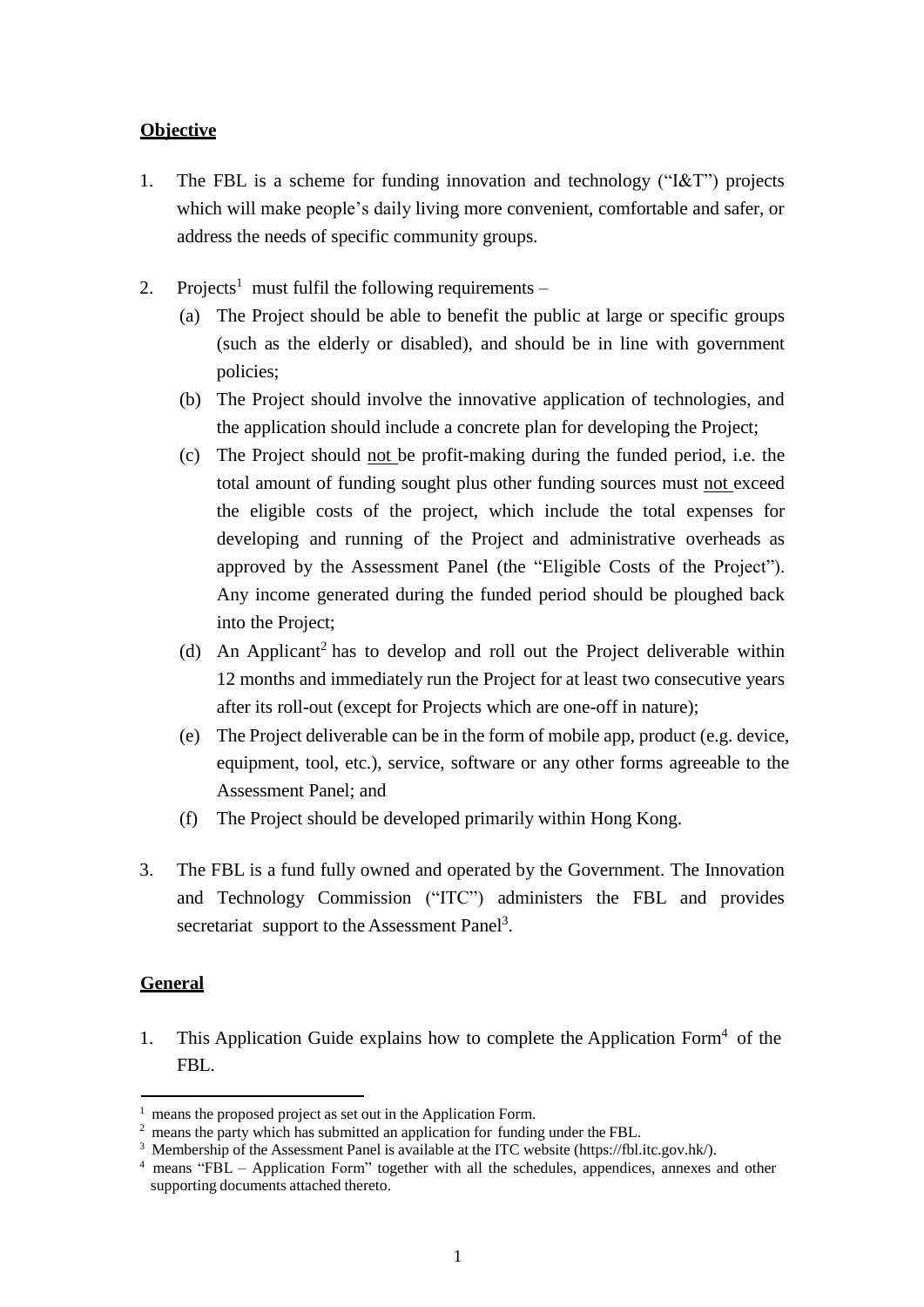- 2. Applications and relevant supporting documents must be submitted either
	- (a) through the Administrative System of the Innovation and Technology Commission

- Fund for Better Living (ASITC-FBL); or

(b) by post or in person, with (i) a duly completed Application Form together with all the required documents; and (ii) a soft copy of the application (preferably in MS Word format and sent by email to [fbl@itc.gov.hk.](mailto:fbl@itc.gov.hk)) The application should be addressed or brought to the FBL Secretariat on 10/F, Rykadan Capital Tower, 135 Hoi Bun Road, Kwun Tong, Kowloon.

Applicants are encouraged to submit applications through the ASITC-FBL as far as practicable.

- 3. A complete application should contain the following documents
	- (a) Applicant's Certificate of Incorporation. The Memorandum of Association or the Articles of Association may be required to provide upon request;
	- (b) audited financial statements of the latest financial year of the Applicant;
	- (c) supporting information of the estimated valuation of in-kind contribution, if applicable, by the Applicant;
	- (d) supporting documents, if any, of past project(s) carried out by the Applicant; and
	- (e) Curriculum Vitae ("CV") and other reference documents of the Project Team.
- 4. The FBL Secretariat will send an acknowledgement to the Applicant upon receipt of an application.
- 5. The FBL is open to application all year round.
- 6. The FBL Secretariat reserves the right to seek additional information whenever necessary. The Applicant shall also provide all clarifications, information and documents requested by the FBL Secretariat from time to time for processing the application. Unless with the agreement of the FBL Secretariat, supplementary information provided after submission of the Application Form will not be accepted and will not form part of the application.
- 7. The Application Form and other supporting documents will be submitted to the Assessment Panel for assessment and approval. Applicants may be required to attend assessment meeting to answer questions from the Assessment Panel.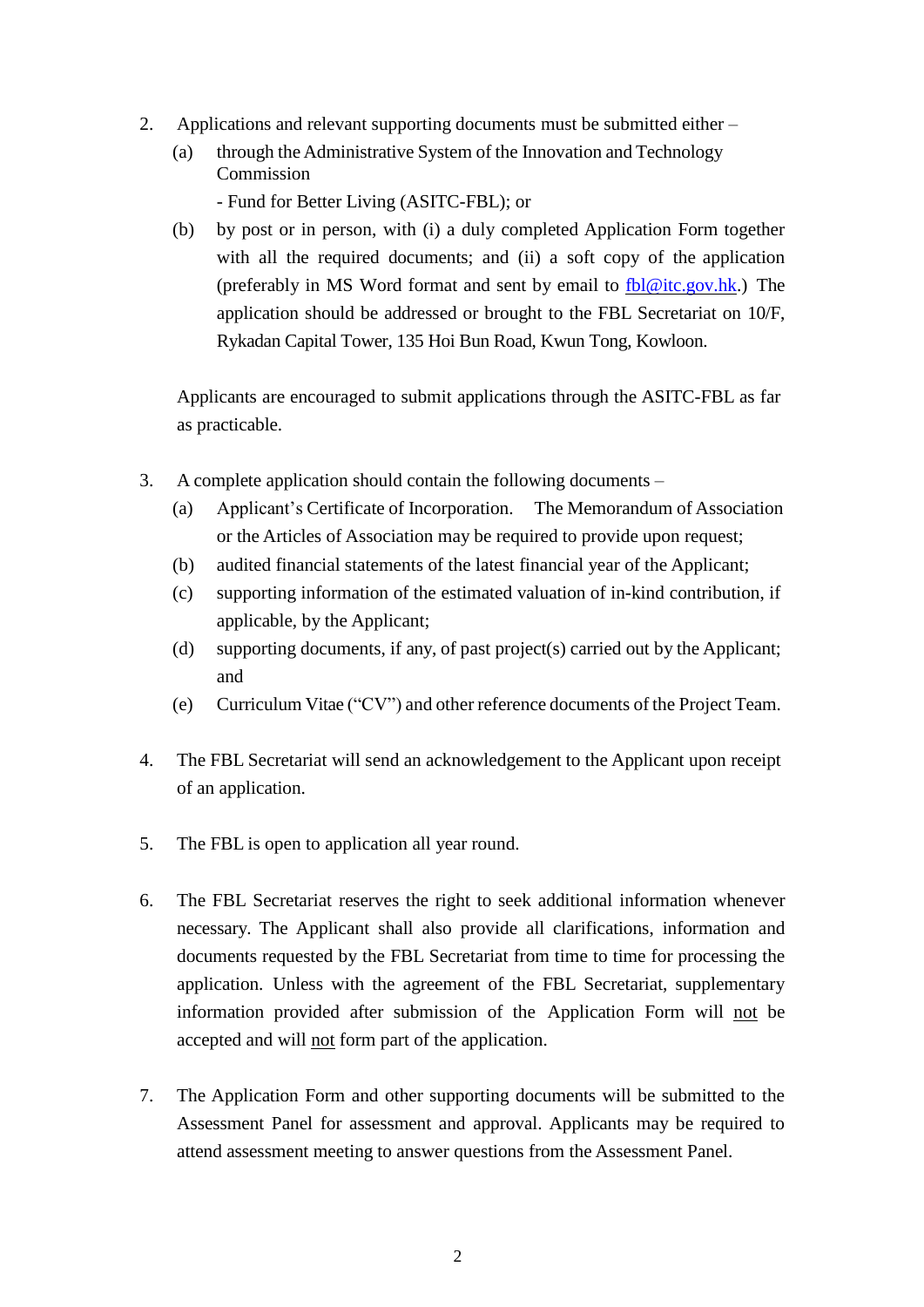- 8. The decision of the Assessment Panel is final and there is no appeal mechanism. However, an applicant may submit a fresh application taking into account the comments made by the Assessment Panel or FBL Secretariat on its original application.
- 9. If the Project is recommended for funding support, the Assessment Panel may require the Applicant to address any queries and comments raised by the Assessment Panel in relation to its application (including but not limited to scope, budget and milestones, etc. of the proposed Project) and submit a revised Application Form together with all necessary documents as requested by the FBL Secretariat. Should the Applicant fail to reply to any queries and comments raised by the Assessment Panel or submit the revised Application Form within the prescribed period, the application would be considered as being withdrawn and the FBL Secretariat will cease processing the application further.
- 10. An approved Project will receive a grant up to 90% of the total Eligible Costs or HK\$5 million, whichever is the less.
- 11. For questions regarding this Application Guide and the Application Form, please contact –

FBL Secretariat Innovation and Technology Commission 10/F, Rykadan Capital Tower, 135 Hoi Bun Road, Kwun Tong, Kowloon

Tel: 3152 3374 / 3523 1136 E-mail: [fblenq@itc.gov.hk](mailto:fblenq@itb.gov.hk)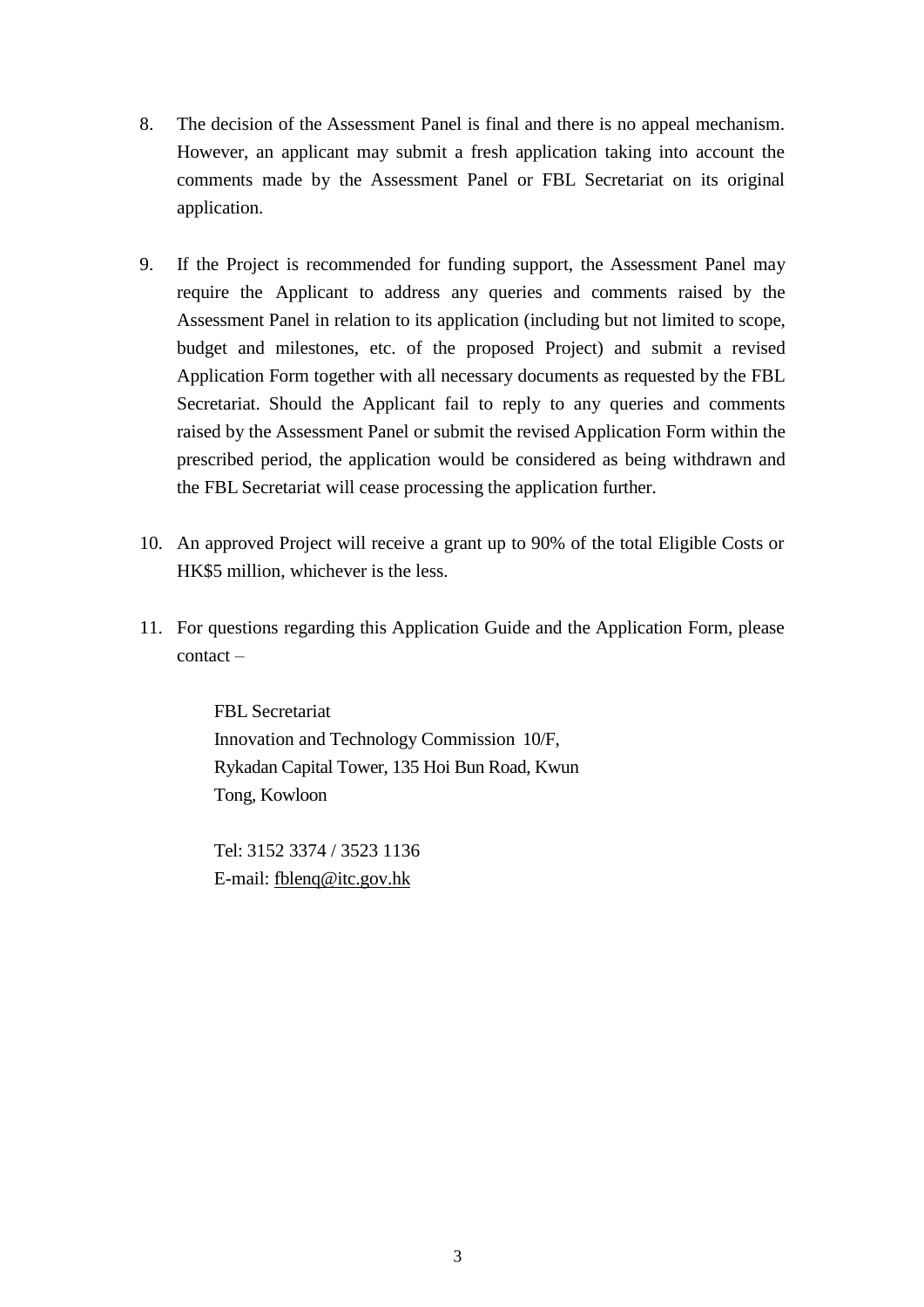## <span id="page-5-0"></span>*Part A The Applicant*

- 1. An eligible Applicant for the FBL shall be
	- (a) a subvented non-governmental organisation<sup>5</sup>;
	- (b) a public body<sup>6</sup>;
	- (c) a professional body;
	- (d) a trade association; or
	- (e) a social service organisation exempted from tax under section 88 of the Inland Revenue Ordinance (Cap. 112)

Applications from parties other than the above categories may only be considered in warranted cases. Ineligible applicants may however partner with the eligible Applicants in the capacity of a joint Applicant. Individuals and private companies are not accepted as the lead Applicant.

- 2. A joint application is allowed, but the lead Applicant, which must be an eligible organisation, needs to be identified and be responsible for matters relating to the application. If the application is approved, the lead Applicant will sign a Fund Agreement<sup>7</sup> with the Government and is responsible solely for all obligations under the Fund Agreement.
- 3. Notwithstanding paragraph 1, an Applicant (the lead Applicant in case of a joint application,) shall either be (a) a company incorporated under the Companies Ordinance (Cap. 622) or the former Companies Ordinance (Cap. 32); or (b) a statutory corporation established under any Ordinance in Hong Kong.
- 4. An Applicant shall submit one Application Form for each Project. An Applicant can submit more than one application at the same time. It should however be noted that the Assessment Panel will avoid approving undue funding to a single organisation.
- 5. For each Project, the Applicant (and in the case of a joint application, the lead Applicant) must appoint a Project coordinator from its organisation, who shall be

<sup>&</sup>lt;sup>5</sup> Subvented non-governmental organisations are those receiving subvention from the Social Welfare Department of the Hong Kong Special Administrative Region Government.

 $6$  Public Bodies are those defined under Section 2 of the Prevention of Bribery Ordinance (Cap. 201). For the purpose of the FBL, Government Bureaux/Departments, the Executive Council and the Legislative Council are not eligible to apply.

<sup>7</sup>"Fund Agreement" means the agreement to be entered into by the Government and a successful Applicant.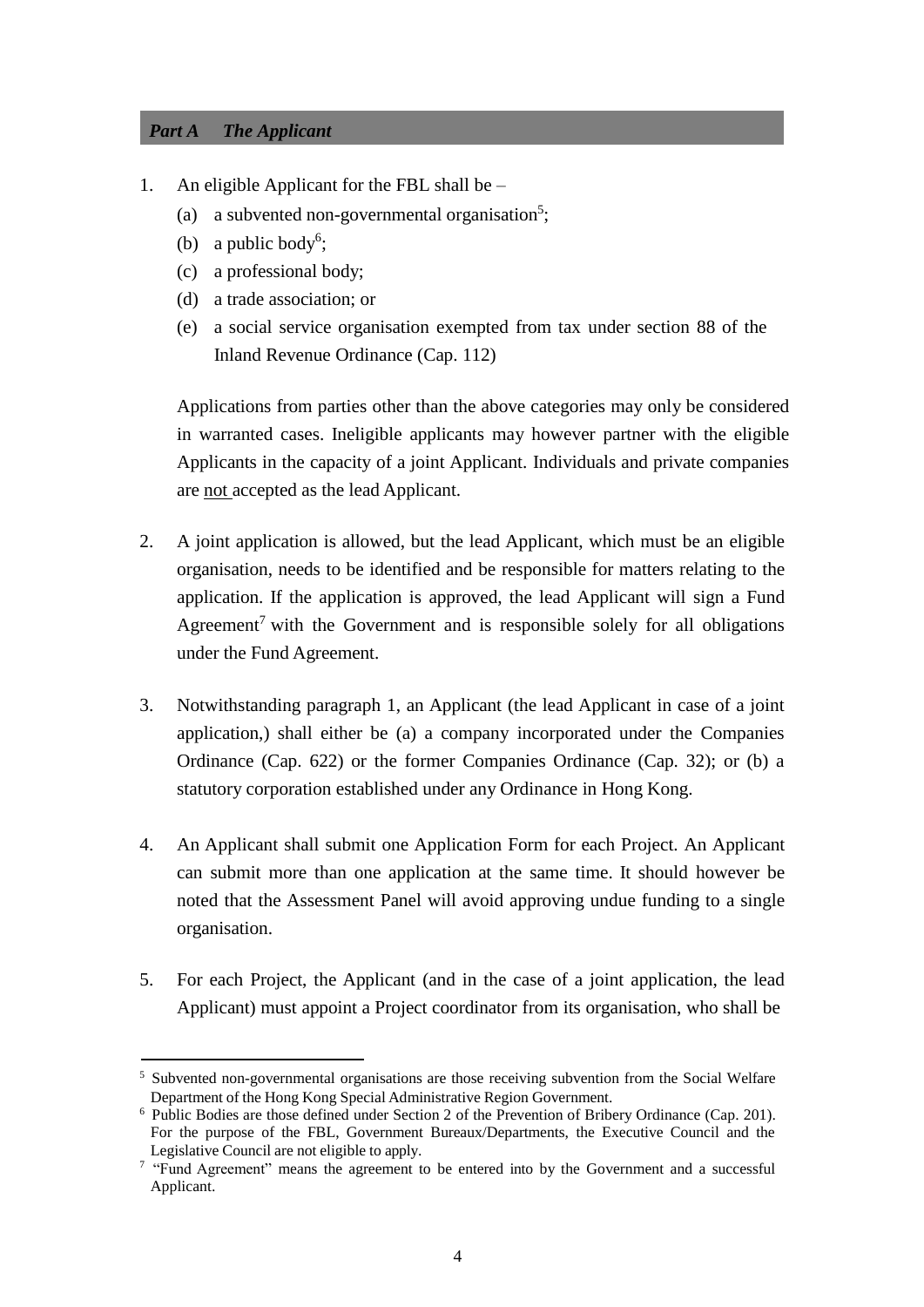responsible for overseeing the implementation of the Project, monitoring the proper use of the FBL grant, liaising with the FBL Secretariat, and reporting progress of the Project.

## <span id="page-6-0"></span>*Part B The Project*

## <span id="page-6-1"></span>**Project Schedule**

- 1. The development of the Project should be completed for roll-out within 12 months, and the Project should run for at least two consecutive years, except for Project which is one-off in nature (in such cases the two-year consecutive running period requirement is not applicable). All approved Projects will be monitored against the Project milestones stated in *Part C* of the Application Form. The Project milestones should be quantifiable and realistic.
- 2. A successful Applicant is required to submit Progress Reports<sup>8</sup> every 4 months in the first year during the Project development stage; and in the  $6<sup>th</sup>$ ,  $15<sup>th</sup>$  and  $24<sup>th</sup>$ months in the second and third years during the Project running stage (except for Project which is one-off in nature). Spot checks or inspections shall be conducted by the FBL Secretariat at any time to verify whether the progress of the Project is on the right track. The FBL Secretariat reserves the right to suspend funding or cease a Project in case of unsatisfactory Project progress or contravention of the Fund Agreement.

#### <span id="page-6-2"></span>*Part C Justifications*

- 1. Applicants and their Projects will be assessed in accordance with the following criteria –
	- (a) Benefits Brought to the Public or Specific Community Group(s) (30%);
	- (b) Innovation and Technology Content (20%);
	- (c) Feasibility and Sustainability (20%);
	- (d) Financial Considerations (15%); and
	- (e) Technical and Management Capability of the Applicant (15%).

<sup>&</sup>lt;sup>8</sup> The template of progress reports in respect of the Project shall be provided by the FBL Secretariat.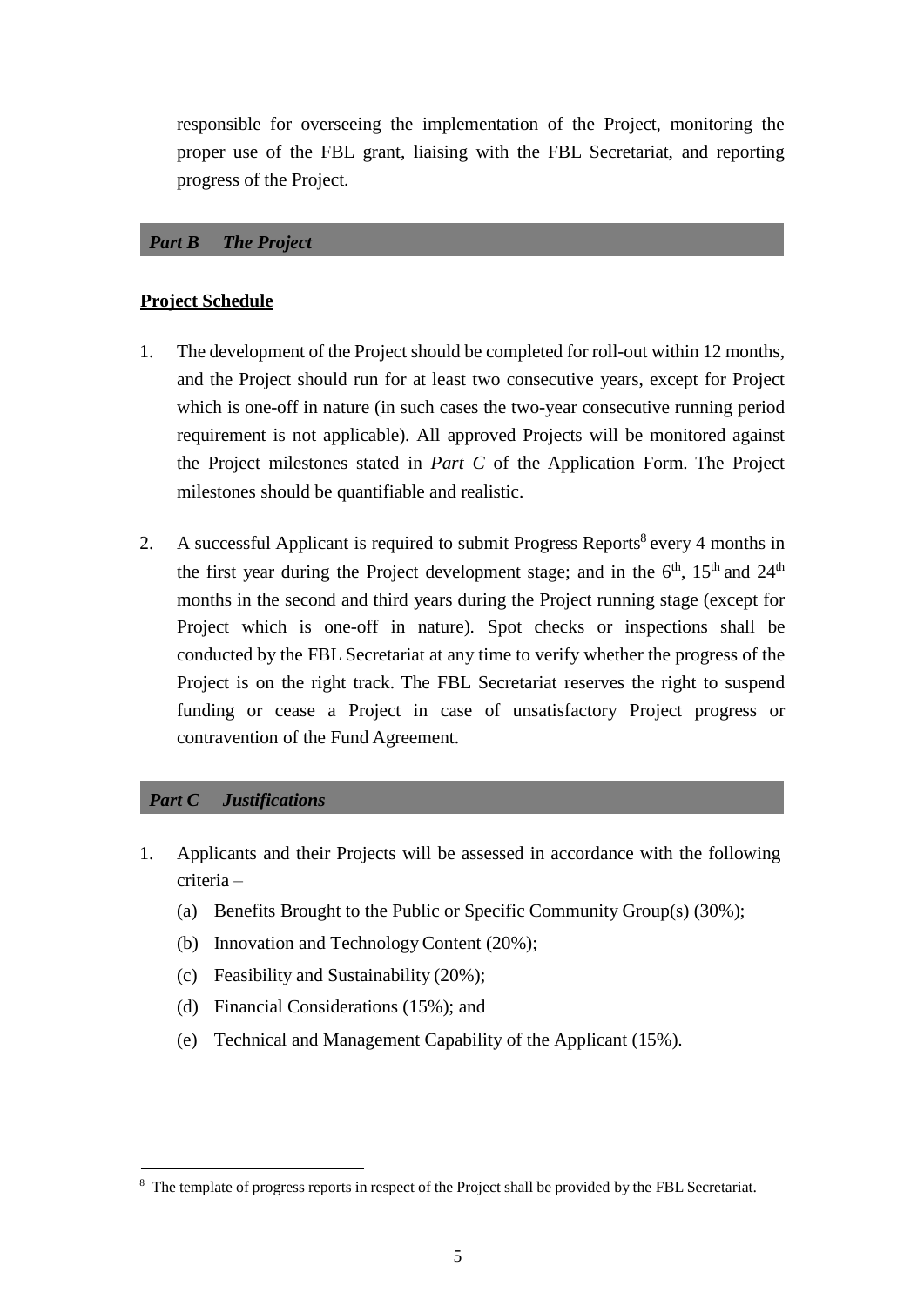## <span id="page-7-0"></span>**I. Benefits Brought to the Public or Specific Community Group(s) (30%)**

- 1. The Project will be assessed on its ability of bringing the expected benefits to improve the quality of life of the public at large or specific community group(s) through the innovative application of technologies.
- 2. The practicability and effectiveness of arranging the Project deliverable to reach the target beneficiary group(s) will be assessed.
- 3. Since the FBL encourages local innovation and application and aims to benefit the people of Hong Kong, the Project should primarily be developed within Hong Kong. In general, at least 50% of the total Project cost should be incurred within Hong Kong.

## <span id="page-7-1"></span>**II. Innovation and Technology Content (20%)**

- 1. Application of I&T is an important feature of this funding scheme. It is important for the Applicant to provide information on the kind and degree of innovative application of technologies for consideration by the Assessment Panel.
- 2. The acquisition of deliverables which are off the shelf or readily available in the market for distribution will not be accepted.

## <span id="page-7-2"></span>**III. Feasibility and Sustainability (20%)**

- 1. The Applicant should clearly explain the technical aspects and the viability of the Project for delivering the intended outcome.
- 2. The sustainability of the Project refers to the ability of the Project to sustain its operations, services and benefits during and beyond the funded period.

## <span id="page-7-3"></span>**IV. Financial Considerations (15%)**

The Applicant should ensure that all necessary financial information provided and the basis of calculation are reasonable. The Project will also be assessed on its costeffectiveness.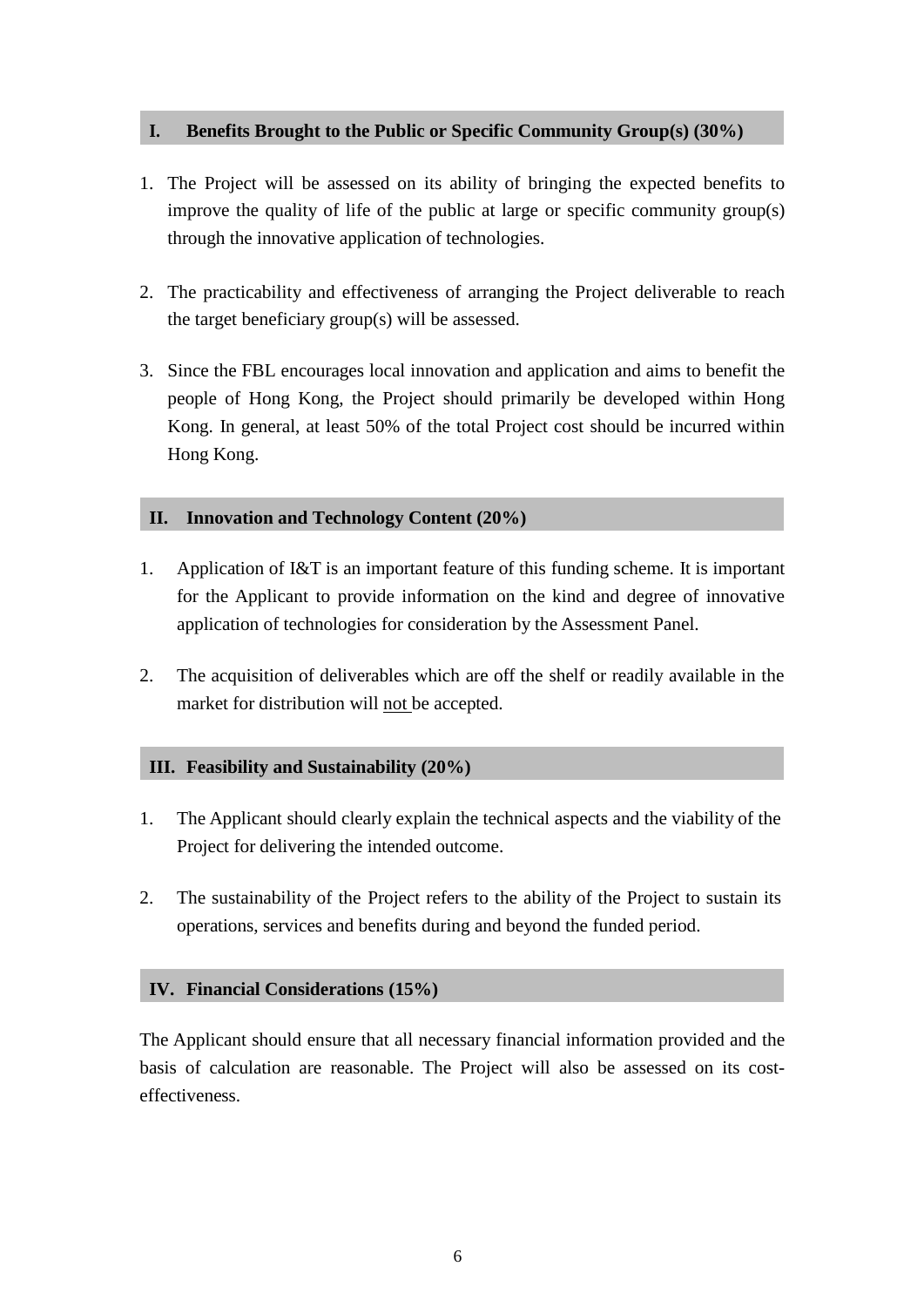## **Project Expenditure**

- 1. The total Project expenditure is the sum of all estimated expenses to be incurred for the development and running of the proposed Project deliverable and the administrative overheads as appropriate. Upon approval by the Assessment Panel, the Project expenditure will be the Eligible Costs of the Project.
- 2. The Project Funds<sup>9</sup> must be exclusively used for the Project in accordance with the terms and conditions of the Fund Agreement, except otherwise approved by the Assessment Panel. Applicants should provide a clear breakdown of the items in calculating the estimated Project expenditure of the Project under "*Section IV – Financial Considerations" in Part C* of the Application Form.
	- (a) Manpower
		- (i) Project Funds can generally be used to cover the salary of Project staff, including employer's mandatory contribution to the mandatory provident fund. The salary should be reasonable and in line with the market salary of a like position;
		- (ii) Project Funds cannot be expended on overtime payment, contract gratuities, salary adjustment, general fringe benefits and allowances, training, etc.;
		- (iii) Project Funds will not cover any emolument to a person who is already on the payroll of the Government, a Government subvented body/institution or another concurrent FBL-funded project. This principle should apply irrespective of whether the relevant service/work is carried out within or outside the normal working hours of the person concerned; and
		- (iv) Subject to the above, the Project coordinator, the deputy Project coordinator (if any) and Project team members may charge their efforts to the Project on a full-time basis. If only part of their working time is deployed for the Project, they should charge their time spent on a prorata basis.

<sup>9</sup>"Project Funds" means the amount of grant received by the successful Applicant under the FBL and the non-FBL funding contributed to the Project by the successful Applicant.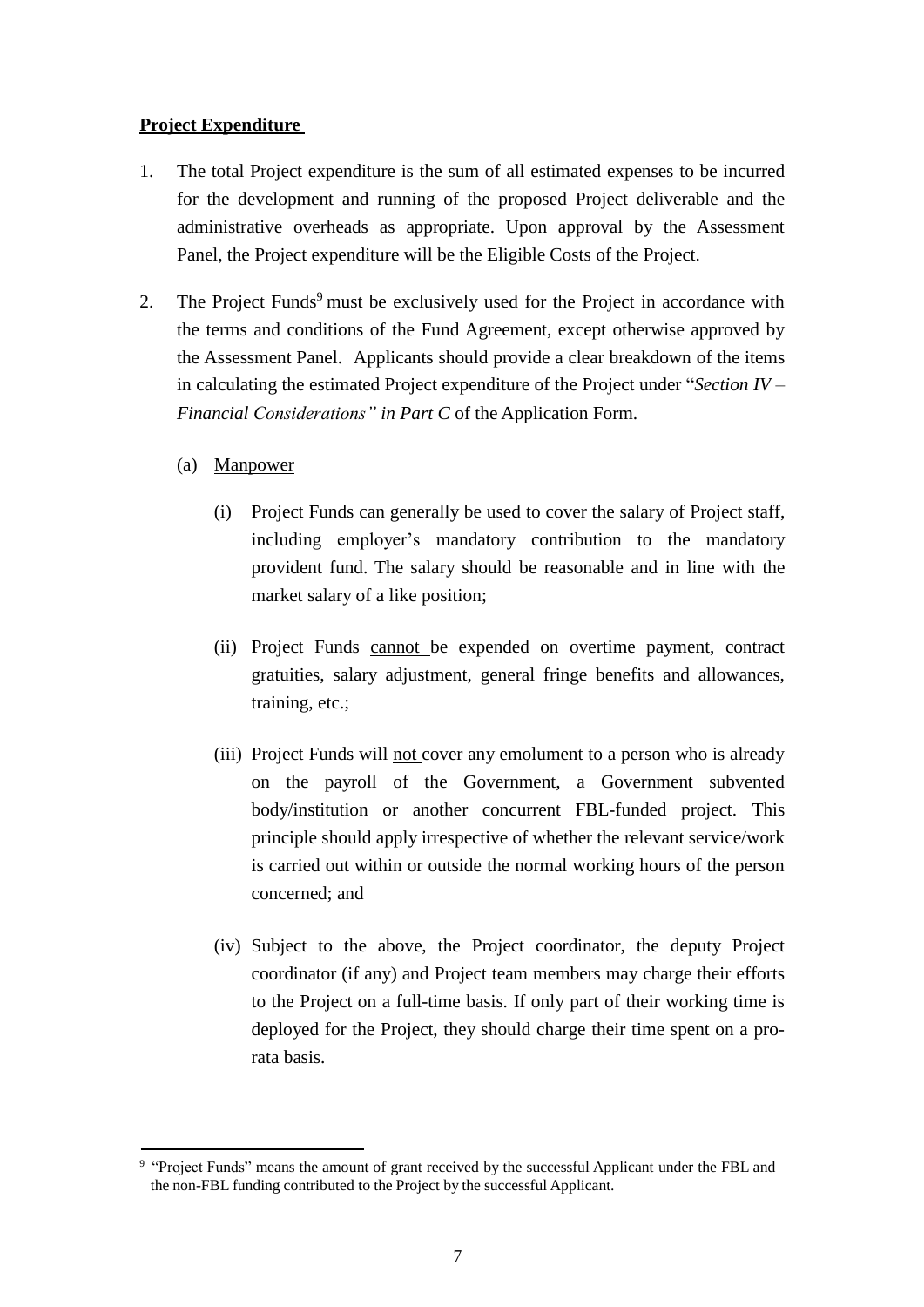## (b) Equipment

- (i) Cost of procuring, leasing or replacing equipment for the Project can be charged to the Project accounts. The title to equipment procured with the Project Funds will be held by the Applicant. The Applicant shall make such equipment available for inspection during the funded period by the FBL Secretariat upon request. As far as possible, Applicants are encouraged to use their existing equipment or to lease additional equipment, rather than to purchase new equipment;
- (ii) If the equipment is to be procured, it may be shared among different Projects with its cost charged on a pro-rata basis under each Project. The Applicant is required to maintain a record of the usage of the equipment by the concerned projects for cost allocation purpose. Applicants are encouraged to share the use of existing equipment within their organisations or with other organisations; and
- (iii) Non-fundable cost items for Equipment are as follows
	- charges/time cost for use of existing equipment owned by the Applicant;
	- depreciation/amortisation or provisions not representing actual expenses incurred; and
	- general office equipment (e.g. computers, notebooks, projectors and fax machines, etc.) and IT equipment (e.g. software, mobile phones, tablets, etc.)

## (c) Other Direct Costs

- (i) Project Funds can be used to cover the following expenses for the Project –
	- consumable expenses;
	- event venue and set up cost;
	- production and promotion cost of Project deliverable;
	- testing and certification expenses;
	- expenses for dissemination of Project deliverable; and
	- external audit fees relating to the Project and arising from compliance with the requirements of the FBL. The maximum funding support allowed for an annual/final Audited Project Accounts<sup>10</sup> of a Project with Eligible Costs of the Project less than

<sup>&</sup>lt;sup>10</sup> "Audited Project Accounts" mean the audited financial statements in respect of the Project prepared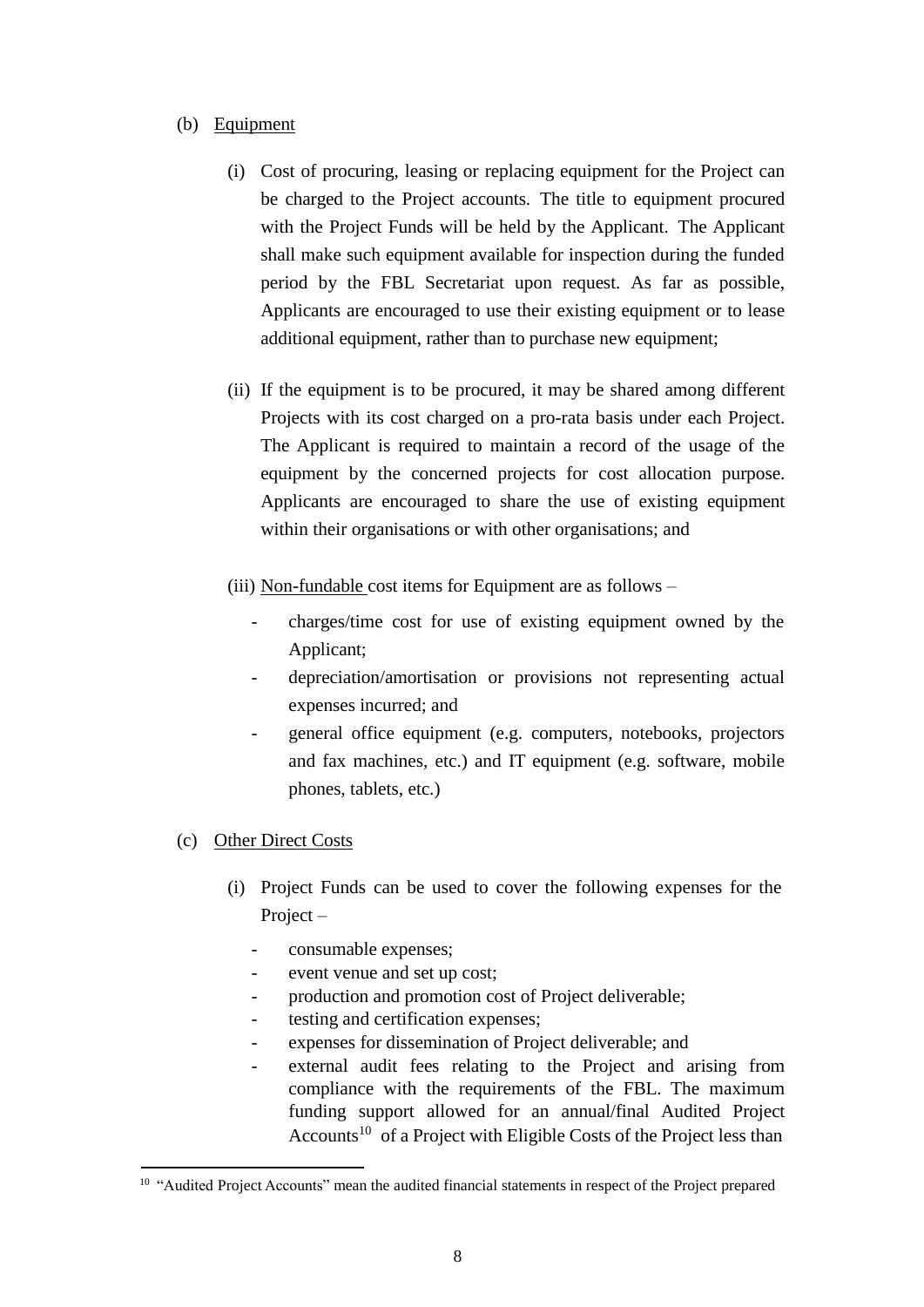\$1 million and between \$1 million and \$5 million should not be more than \$10,000 and \$25,000 respectively.

- (ii) Non-fundable cost items for Other Direct Costs are as follows
	- building facilities (including office, laboratory, accommodation) rates, rental, renovation, and operation, repair and maintenance expenses;
	- costs of renting, renovating or setting up an office;
	- charges for electricity, gas, water, telephone and fax;
	- travelling expenses;
	- provident fund handling charges, staff training and development costs, staff facilities and participation fees at study/trade missions for individuals/organisations;
	- entertainment expenses, and any prizes, either in the form of cash or other types of souvenirs;
	- general administration and office expenses (e.g. accounting, personnel, procurement, library, security, cleansing, legal, bank, and central and departmental administrative support, etc.) provided by the Applicant or its contractors/agents; and
	- capital financing expenses, e.g. mortgage and interest on loans/overdrafts.
- (d) Administrative Overheads
	- Administrative overheads represent the share of overhead expenditure (or indirect cost) attributable to the carrying out of the Project;
	- The administrative overheads cannot be more than 15% of the total estimated expenditure for manpower, equipment and other direct costs;
	- The administrative overheads, if applicable, should be included as part of the Project expenditure; and
	- The administrative overheads should be reasonable and proportionate to the purpose, scale, nature and circumstance of a project.

The list of cost items for manpower, equipment and other direct costs set out above is not exhaustive. The Applicant should consult the FBL Secretariat if in doubt.

## **Funding from Other Sources**

3. The Applicant is required to contribute to the Project Expenditure through funding

in accordance with the Fund Agreement, including the Statement of Income and Expenditure, the Balance Sheet, the notes to the accounts and the auditors'report.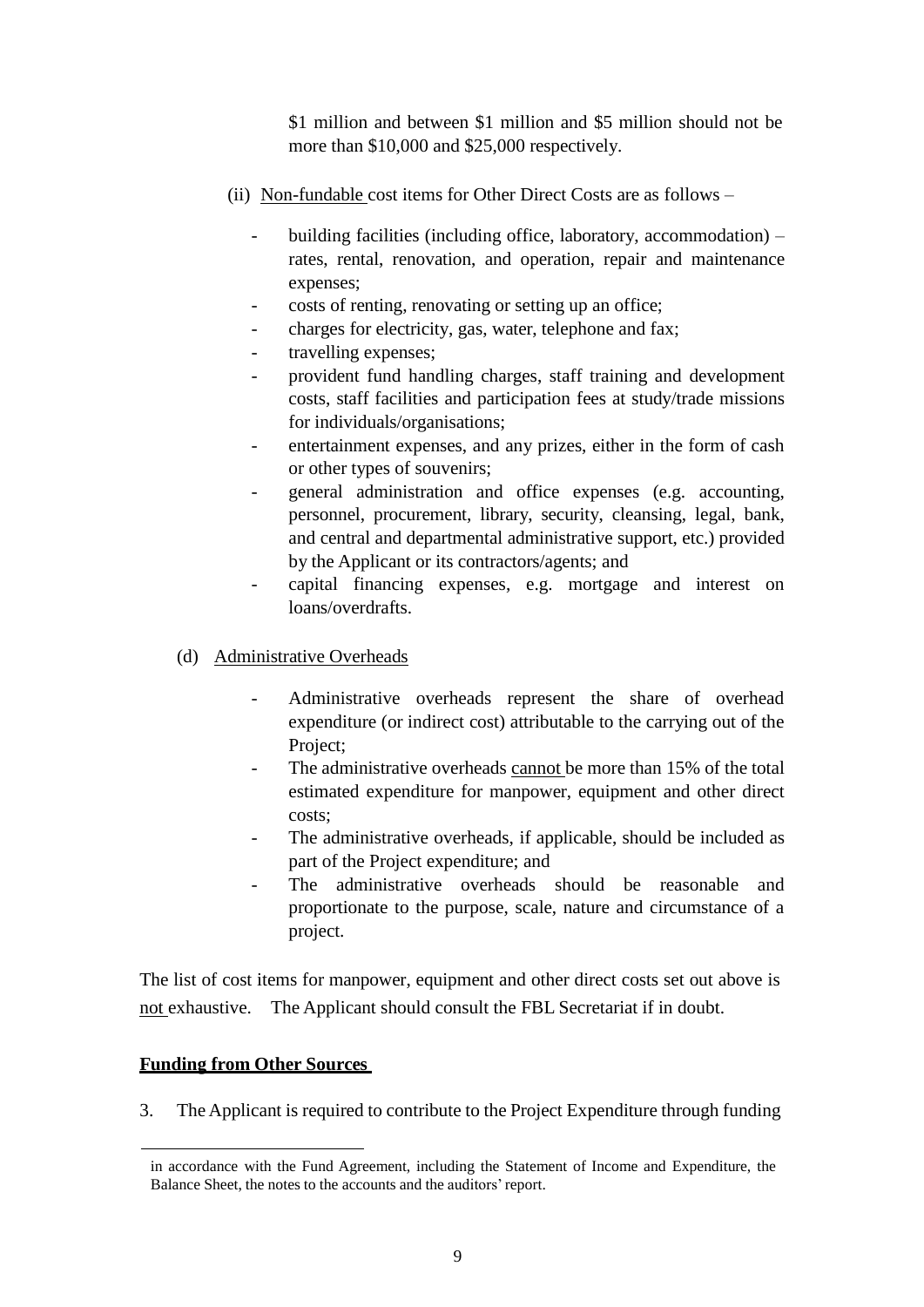on their own means or received from other sources (such as funding from the Applicant / parent organisation, expected sales proceeds, third party sponsorship, etc.). Contributions can be in cash or in-kind, or both. The aggregate amount of such contributions shall be equivalent to at least 10% of the total Eligible Costs of the Project. In-kind contribution covers items which are necessary for the Project including equipment, consumables, publicity, etc. Supporting information of the estimated valuation of in-kind contribution should be provided to facilitate a fair assessment of the value of sponsorship. The total amount of FBL grant and other sources of funding must not exceed the total Eligible Costs of the Project or the actual cost of the Project upon completion, whichever is the less.

- 4. If the Applicant would like to receive extra sponsorship after the application has been approved, it should obtain the prior consent of the FBL Secretariat. In such cases, the amount of grant may be adjusted so that the total amount of FBL grant and other sources of funding (including the extra sponsorship) will not exceed the total Eligible Costs of the Project or the actual cost of the Project upon completion, whichever is the less. Applicant will be required to return the excess amount, if any, paid by the Government.
- 5. The FBL Secretariat may accept an application which is seeking/has sought funding support from other funding schemes. Nevertheless, the Applicant should check the requirements as imposed in the other funding schemes and adhere to them. The Applicant should consult the Government Bureaux/Departments or the relevant parties responsible for the respective funding schemes before applying for the FBL, if in any doubt about its position.

## **Amount of the FBL Grant Sought**

6. Each successful Applicant will receive a grant equivalent to the difference between the total Eligible Costs of the Project and funding received from other sources, subject to a maximum of 90% of the total Eligible Costs of the Project or HK\$5 million, whichever is the less.

Examples for illustration on the calculation of grant are shown below.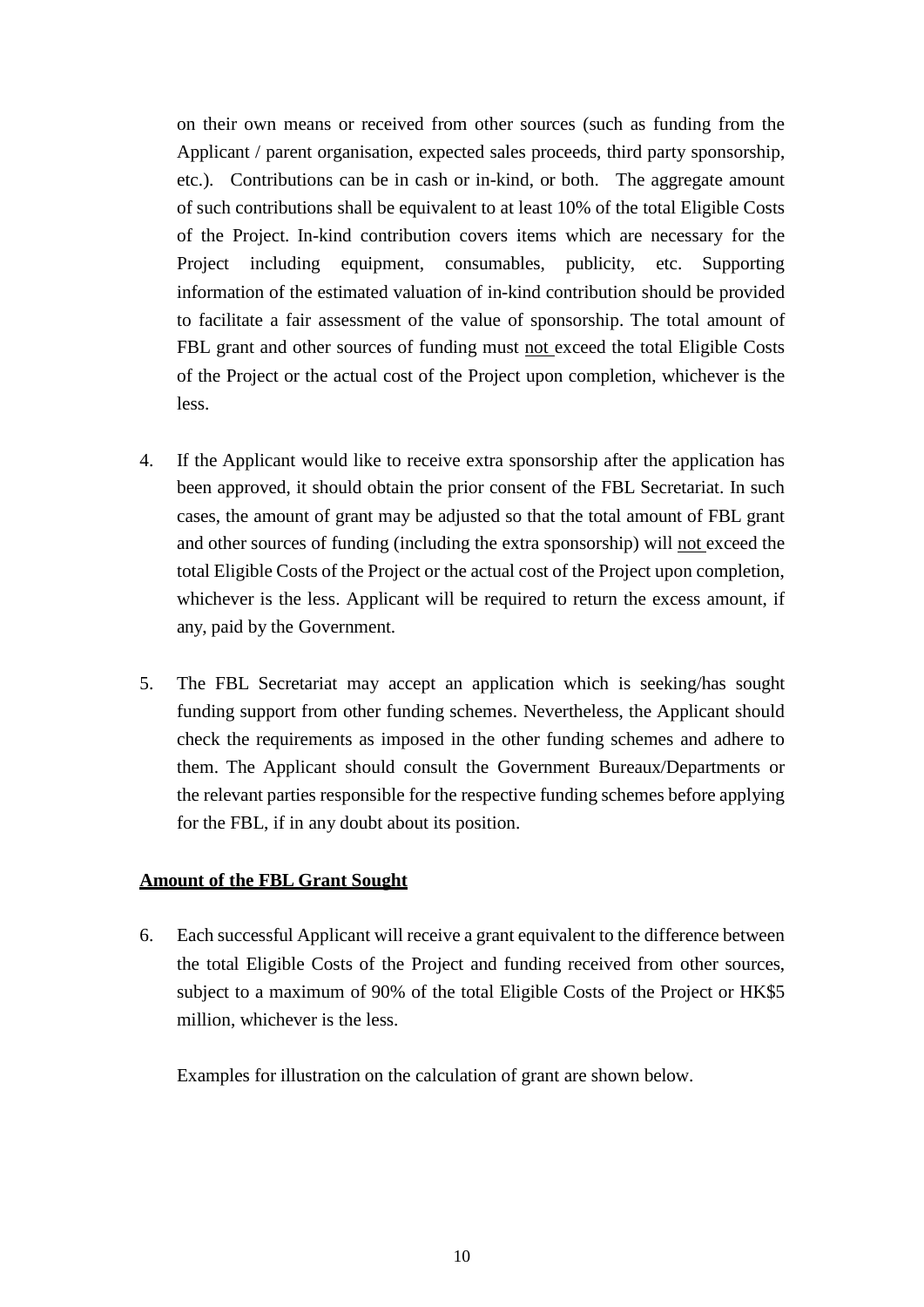## **Example 1 – Applicant finances the 10% through its own means**

## *Project A*

| <b>Cost for Development Stage</b> | \$500,000                                  |
|-----------------------------------|--------------------------------------------|
| <b>Cost for Running Stage</b>     | \$50,000 per year x 2 = \$100,000 in total |
| Cash contribution                 | \$60,000                                   |

Total Eligible Costs of the Project =  $$500,000 + $100,000 = $600,000$ 

 $$600,000 \times 90\% = $540,000$ . As this does <u>not exceed</u> the ceiling of \$5 million, the grant for the Project is \$540,000.

## **Example 2 – Applicant has other funding sources that contribute to 10% of the total Eligible Costs of the Project**

## *Project B*

| <b>Cost for Development Stage</b> | \$500,000                                                                      |
|-----------------------------------|--------------------------------------------------------------------------------|
| <b>Cost for Running Stage</b>     | \$200,000 per year x 2 = \$400,000 in total                                    |
| <b>Other funding sources</b>      | (a) Expected sales proceeds: \$40,000<br>(b) Third party sponsorship: \$50,000 |

Total Eligible Costs of the Project =  $$500,000 + $400,000 = $900,000$ Other funding sources =  $$40,000 + $50,000 = $90,000$ 

 $$900,000 - $90,000 = $810,000$ . As this does not exceed 90% of the total Eligible Costs of the Project, the grant for the Project is \$810,000.

## **Example 3 – Applicant has other funding sources that exceed 10% of the total Eligible Costs of the Project**

#### *Project C*

| <b>Cost for Development Stage</b> | \$1,000,000                                                                            |  |
|-----------------------------------|----------------------------------------------------------------------------------------|--|
| <b>Cost for Running Stage</b>     | \$400,000 per year x 2 = \$800,000 in total                                            |  |
| Other funding sources             | Expected sales proceeds: \$180,000<br>(a)<br>Third party sponsorship: \$180,000<br>(b) |  |

Total Eligible Costs of the Project =  $$1,000,000 + $800,000 = $1,800,000$ Other funding sources=  $$180,000 + $180,000 = $360,000 (20\% of total Elizabeth)$ 

Maximum grant entitled =  $$1,800,000 - $360,000 = $1,440,000$  (80% of total Eligible Costs of the Project).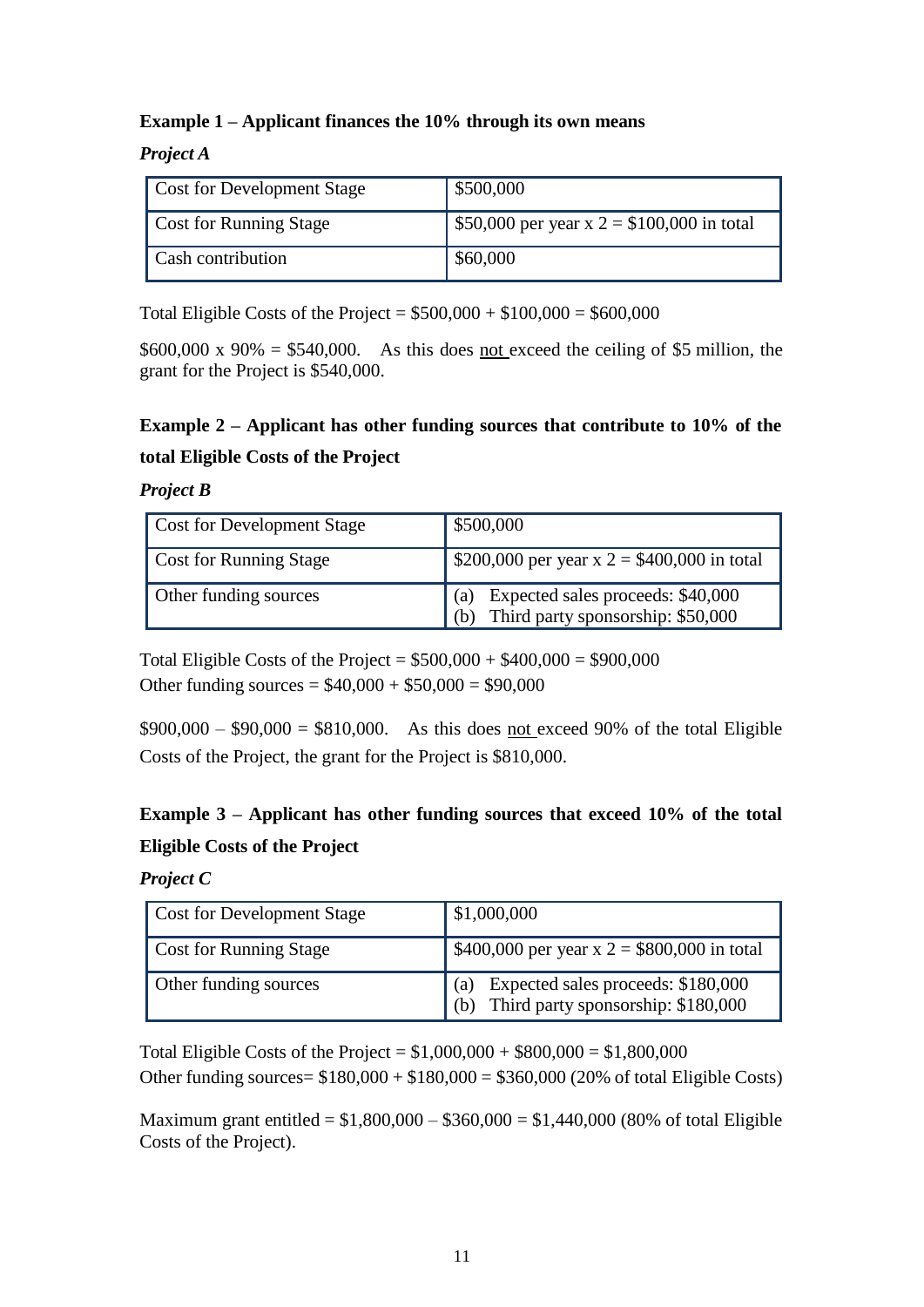## **Example 4 – Grant capped at \$5 million**

*Project D*

| <b>Cost for Development Stage</b> | \$5,000,000                                                |
|-----------------------------------|------------------------------------------------------------|
| <b>Cost for Running Stage</b>     | $\vert$ \$1,000,000 per year x 2 = \$2,000,000 in<br>total |
| Other funding sources             | Third party sponsorship: \$700,000                         |

Total Eligible Costs of the Project =  $$5,000,000+ $2,000,000= $7,000,000$ Other funding sources= \$700,000 (10% of total Eligible Costs)

\$7,000,000 - \$700,000= \$6,300,000. As this exceeds the ceiling of \$5 million, the maximum grant for the Project is \$5 million. The Applicant has to solicit an extra \$1.3 million for other funding sources to cover the project expenditure.

Note: The above examples are for illustration purpose ONLY and are not exhaustive. The amount of grant provided to the successful Applicants will depend on the merits of individual case and is subject to the terms and conditions of the Fund Agreement to be entered into between the successful Applicant and the Government.

## <span id="page-13-0"></span>**V. Technical and Management Capability of the Applicant (15%)**

- 1. This refers to the technical and management capability of the Applicant and its Project team to deliver the proposed Project fully.
- 2. The Applicant should provide all relevant information to demonstrate the qualification/experience/technical ability of the team, e.g. award(s) won in the past, endorsement by outstanding experts in the field, etc.
- 3. The capacity of the Project team will be considered having regard to its commitments in other areas including on-going FBL Projects (if any) and the resources available for the Project.
- 4. The experience of the Applicant in implementing community projects, e.g. past project experience with the Government and other public organisations, will also be relevant.

## <span id="page-13-1"></span>**VI. Others**

1. An application which has been unsuccessful in the past may be resubmitted only if it has been revised substantially. The revised application will be treated as a new application and will be subject to the same assessment process.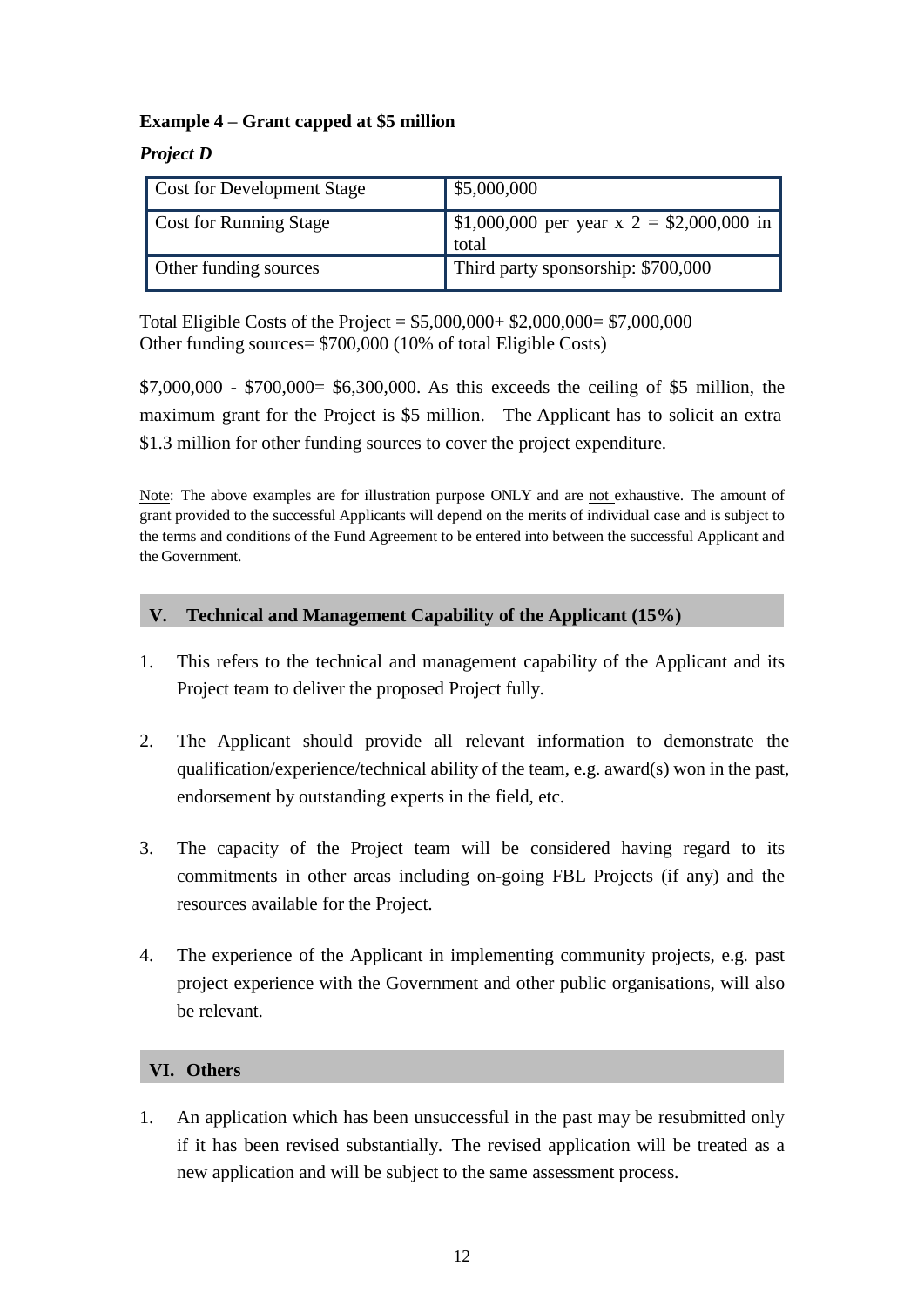2. The Applicant will indemnify the Government and its authorised users fully and effectively against all actions, demands, damages, costs, expenses, losses, liabilities and claims that may suffer or incur in relation to or in connection with this application or the Project. The Applicant may consider taking out relevant insurance policies or any other measures for this purpose.

## <span id="page-14-0"></span>*Part D Fund Administration and Requirements*

## <span id="page-14-1"></span>**Contractual Requirements**

- 1. The successful Applicant will be required to enter into with the Government the Fund Agreement prepared by the Government and comply with all the terms and conditions of the Fund Agreement, this Application Guide, and the instructions and correspondences issued by the Government from time to time in respect of the Project (if any).
- 2. The Fund Agreement will contain the complete terms and conditions of the grant, including without limitation matters such as the additional obligations, undertakings and indemnity of the successful Applicant, payment of the grant, treatment of Intellectual Property Rights<sup>11</sup>, conflict of interest, etc. Under no circumstance will the Government be required to provide any indemnity.

## <span id="page-14-2"></span>**Reporting and Auditing Requirements**

- 3. The successful Applicant shall keep proper and timely books of accounts of all income, receipts, expenditures and payments in connection with the Project and shall submit the books of accounts to the Government according to the agreed schedule to be entered in the Fund Agreement. The books of accounts shall be maintained in such a manner as to enable the production of financial statements in respect of the Project.
- 4. The format of Audited Project Accounts and the Progress Reports in respect of the Project will be specified by the FBL Secretariat.
- 5. The successful Applicant shall submit to the FBL Secretariat Progress Reports and

<sup>&</sup>lt;sup>11</sup> "Intellectual Property Rights" means patents, trademarks, service marks, trade names, design rights, copyright, domain names, database rights, rights in know-how, new inventions, designs or processes and other intellectual property rights whether now known or created in future (of whatever nature and wherever arising) and in each case whether registered or unregistered and including applications for the grant of any such rights arising out of or in connection with the Project.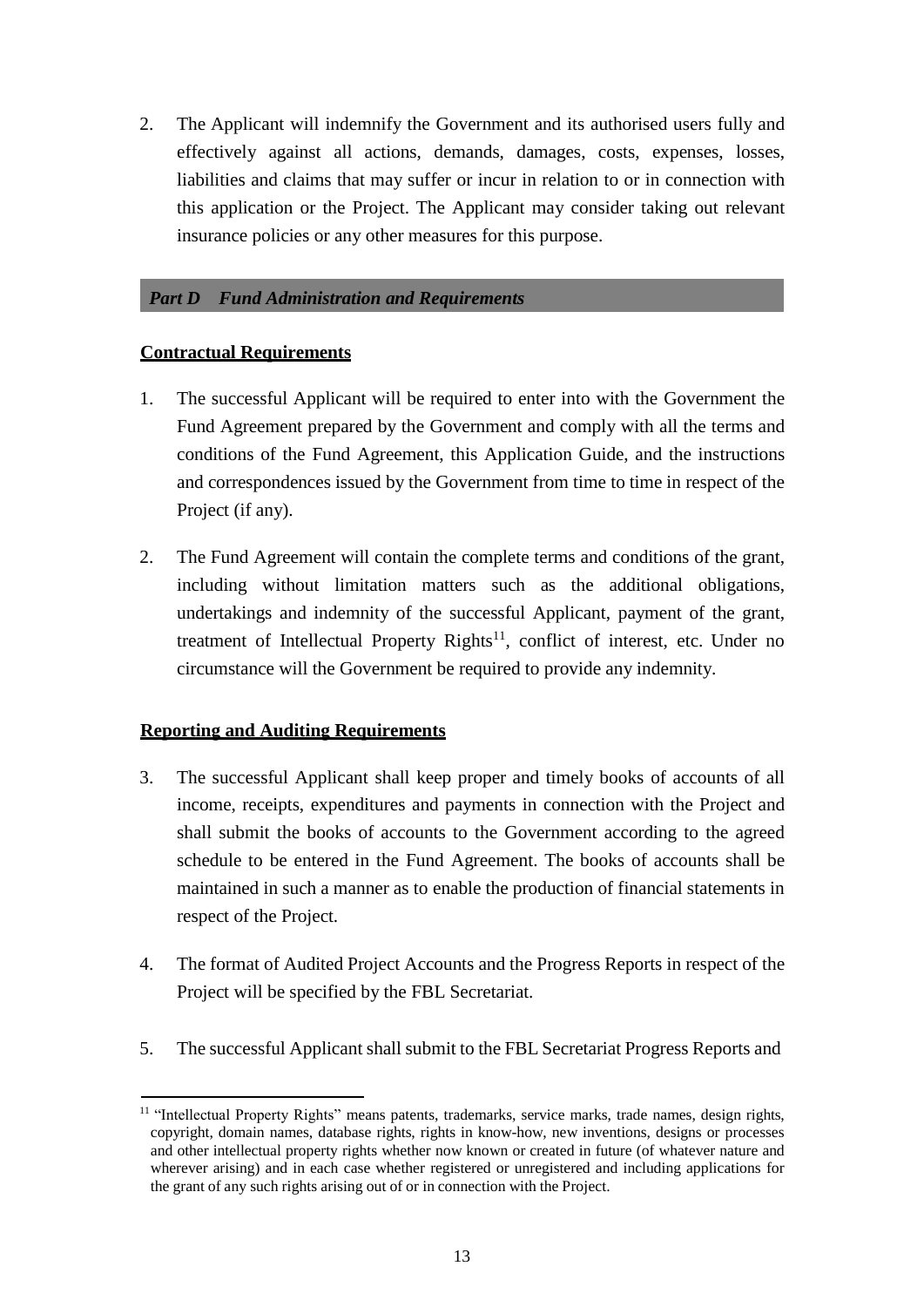<span id="page-15-1"></span>the annual and final Audited Project Accounts. The Audited Project Accounts shall be prepared on accrual basis of accounting for each Project. The Audited Project Accounts shall comprise Statement of Income and Expenditure, Balance Sheet, notes to the accounts and auditors' report.

- 6. The successful Applicant shall submit to the FBL Secretariat the final Audited Project Accounts covering the period from the Project commencement date to the end date of the funded period within three months of the end date of the funded period.
- 7. All income received/receivable and expenditure incurred (paid or payable) for the Project during the reporting period should be fully and properly accounted for in accordance with the Fund Agreement, this Application Guide and all instructions and correspondences issued by the FBL Secretariat in respect of the Project and should be the same as recorded in the books of accounts for that reporting period. The annual and final Audited Project Accounts should be properly prepared from and in agreement with the books of accounts of the Project.

## <span id="page-15-0"></span>**Disbursement of the FBL Grant**

- 8. The FBL grant will normally be made available to the successful Applicant according to the fulfilment of the approved Project milestones based on an approved cashflow of the Project.
- 9. The successful Applicant is required to keep a separate and proper set of books and records for the Project, and submit Progress Reports every 4 months during the Project development stage, and in the  $6<sup>th</sup>$ ,  $15<sup>th</sup>$  and  $24<sup>th</sup>$  months during the Project running stage (except for Project which is one-off in nature), for scrutiny by the FBL Secretariat. The FBL grant will be disbursed as follows –
	- (a) Upon approval by the Assessment Panel, 10% of the FBL grant will be provided to the successful Applicant to meet the initial expense;
	- (b) The remaining FBL grant will be released at different Project milestones, subject to the submission of the relevant supporting documents to the satisfaction of the FBL Secretariat; and
	- (c) The final instalment of no less than 10% of the FBL grant will be disbursed within one month after the satisfactory acceptance of the last Progress Report and final Audited Project Accounts by the Government.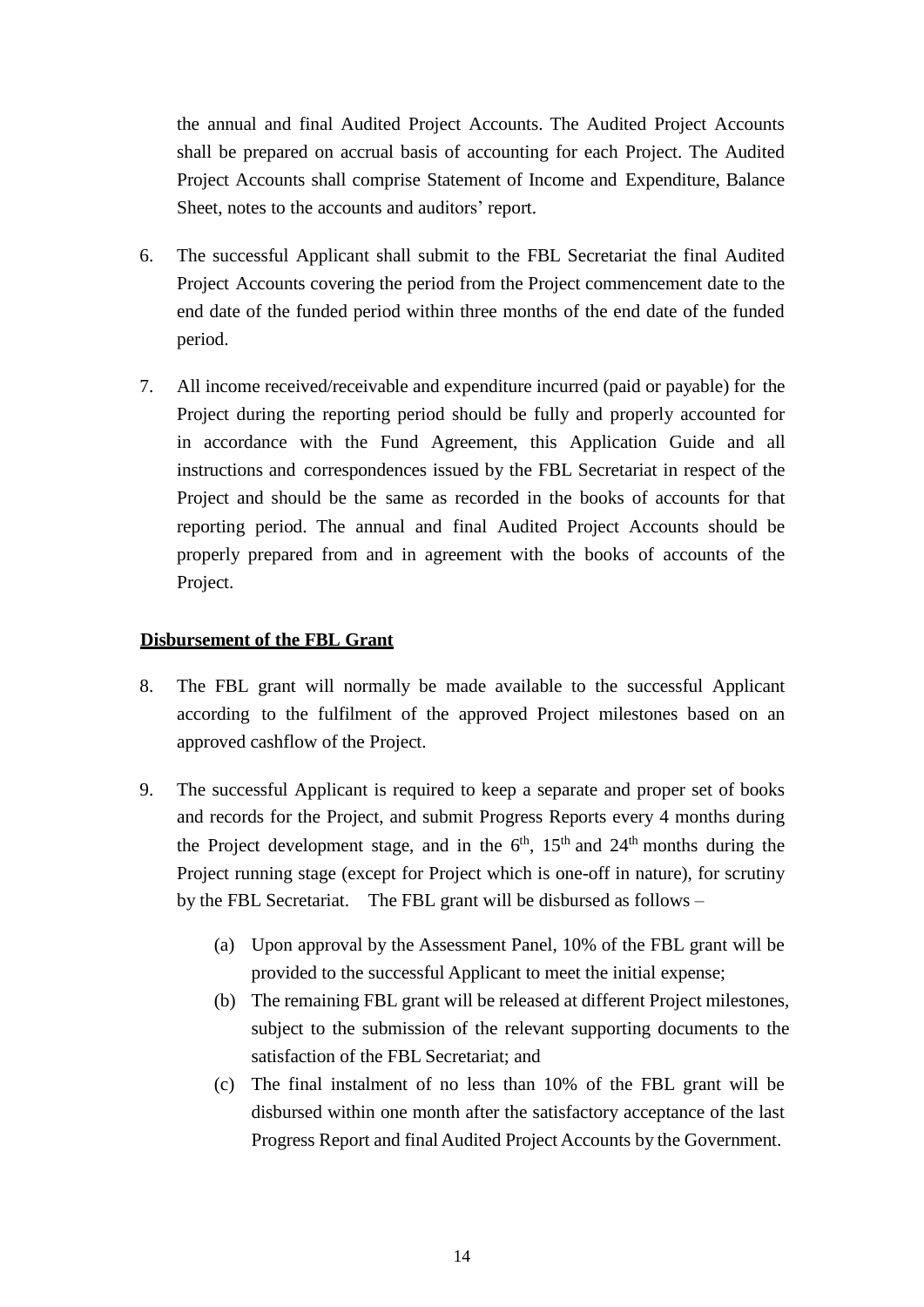## **Account and Interest**

- 10. The successful Applicant is required to maintain a risk-free interest-bearing bank account **("Designated Bank Account")** under its name with a licensed bank registered under the Banking Ordinance (Cap. 155) for processing and transacting all receipts and payments of the Project. All Project Funds shall be deposited into the Designated Bank Account. The successful Applicant shall hold the approved grant in the Designated Bank Account as trustee until such funds are spent in accordance with the Fund Agreement or returned to the Government as the case may be. All Project payments shall be paid out from the Designated Bank Account.
- 11. The successful Applicant shall ensure that all interest generated from the Designated Bank Account shall be reflected in the financial statements and Audited Project Accounts of the Project.

## <span id="page-16-0"></span>**Withholding of the FBL Grant**

- 12. The Government reserves the right to withhold any further payment of the FBL grant (i.e. the Government's contribution to the cost of a Project funded under the FBL) to the Project on the occurrence of certain events including but not limited to the following –
	- (a) The successful Applicant failing to progress in accordance with any of the Project milestones set out in the Project proposal;
	- (b) The successful Applicant failing to complete the Project by the end of the funded period agreed between the successful Applicant and the Government;
	- (c) Any material change occurring in the composition of the Project team referred to in the Project proposal including any change in the appointed Project coordinator without the prior written consent of the FBL Secretariat;
	- (d) The successful Applicant failing to submit any of the Audited Project Accounts and Progress Reports in respect of the Project in accordance with the Fund Agreement;
	- (e) Any mishandling of Project Funds or lack of discipline in financial management by the successful Applicant;
	- (f) Any misconduct or unlawful behaviour of the Project team in managing the Project; and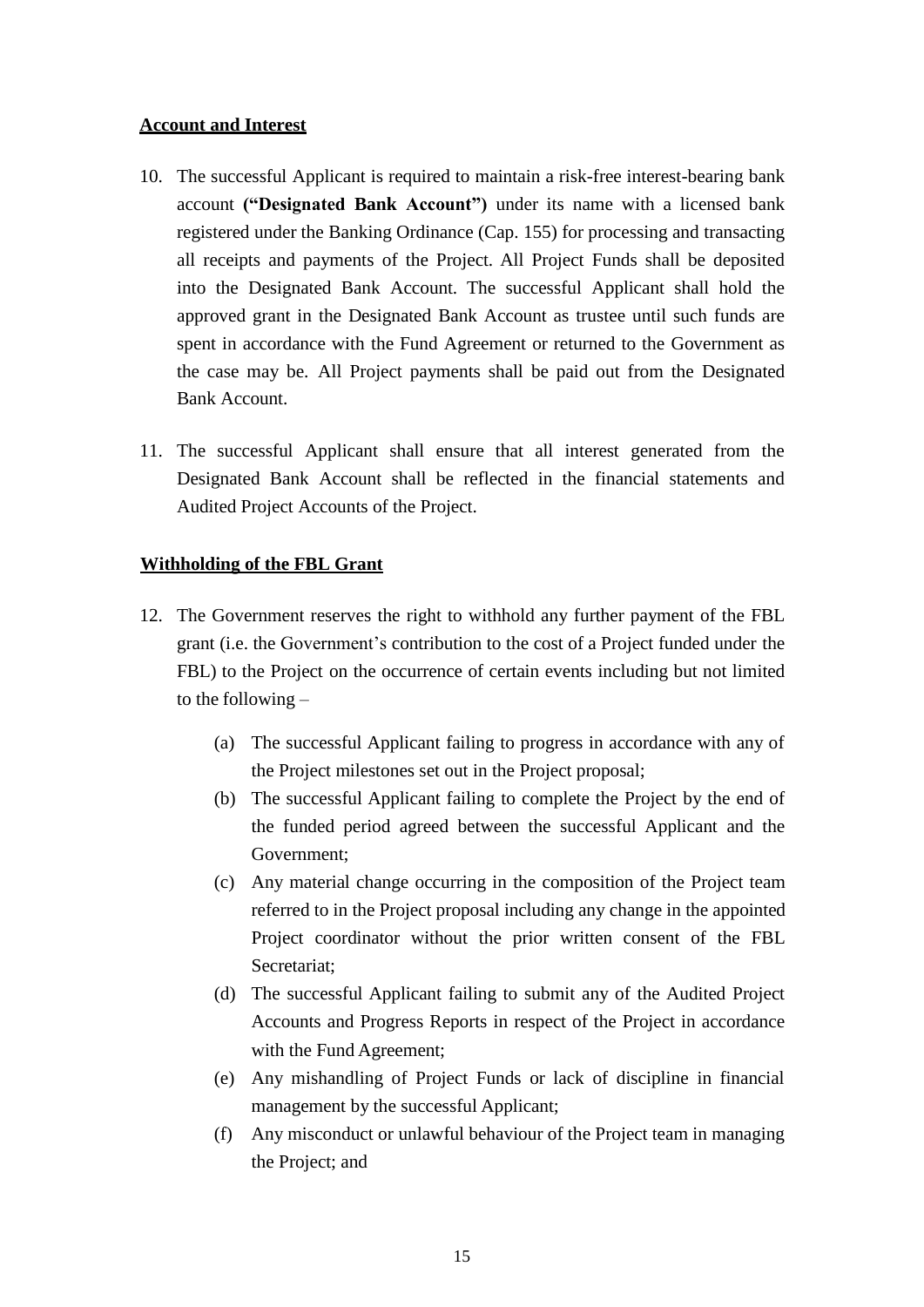- (g) In the opinion of the Government a large amount of the Project Funds remains unspent in the Designated Bank Account.
- 13. The successful Applicant and the joint Applicant (if applicable) shall conform in all respects with all legislation (including the Law of the People's Republic of China on Safeguarding National Security in the Hong Kong Special Administrative Region), regulations and by-laws of the Hong Kong Special Administrative Region in carrying out the Project.

## <span id="page-17-0"></span>**Return of Residual Funds**

- 14. Upon completion or early termination of the Project, the successful Applicant shall pay to the Government the residue Project Funds and interests remaining in the Designated Bank Account by tendering to the Government a cashier cheque within one month after the satisfactory acceptance of the last Progress Report and final Audited Project Accounts by the Government in accordance with the Fund Agreement.
- 15. Mishandling of public funds or lack of discipline in financial management or noncompliances with the terms and conditions of the Fund Agreement would affect future applications from the FBL.

## <span id="page-17-1"></span>**Procurement of Goods and Services**

16. The successful Applicant should ensure that all procurement for goods and services is carried out in an unbiased and fair manner and must comply with the following procedures –

| Aggregate value of each procurement | <b>Requirement</b>                  |
|-------------------------------------|-------------------------------------|
| \$50,000 and below                  | Written quotations from at least    |
|                                     | two suppliers or service providers  |
| Above \$50,000 to \$1,400,000       | Written quotations from at least    |
|                                     | five suppliers or service providers |
| Above \$1,400,000                   | Open tender                         |

17. Where the successful Applicant or any chairperson, committee member and/or the members of the board of directors of the successful Applicant is in any way, directly or indirectly, interested in a contract or proposed contract with the successful Applicant for the procurement of the equipment, other goods or services for the purposes of the Project, the successful Applicant shall disclose the nature of such interest to the Government in advance prior to entering into a contract with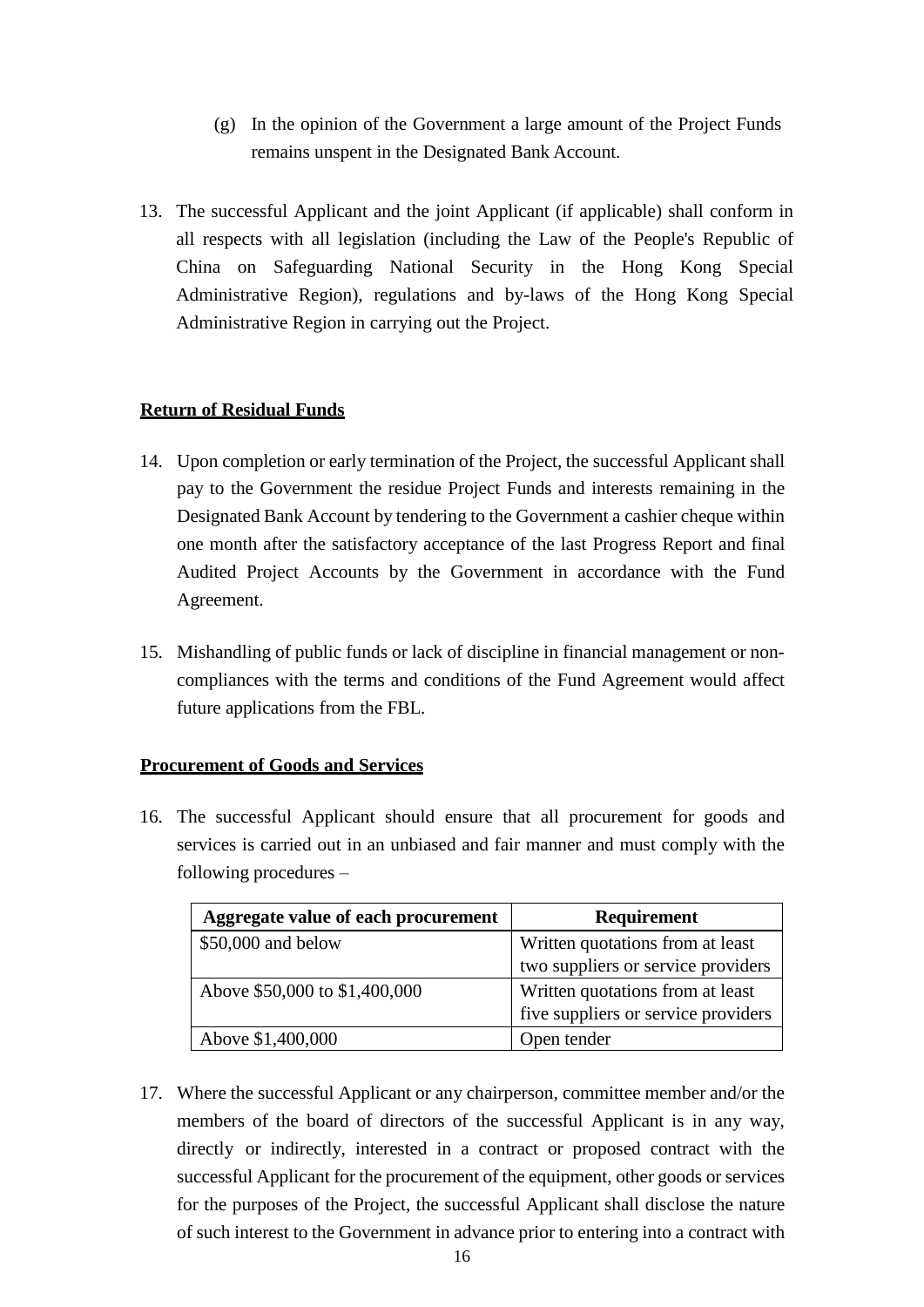such person. The Government may make further inquiries and/or give such directions in relation to the contract as it shall deem fit and the successful Applicant shall answer such inquiries or abide by such directions as appropriate.

18. In case the successful Applicant intends to procure goods or services directly from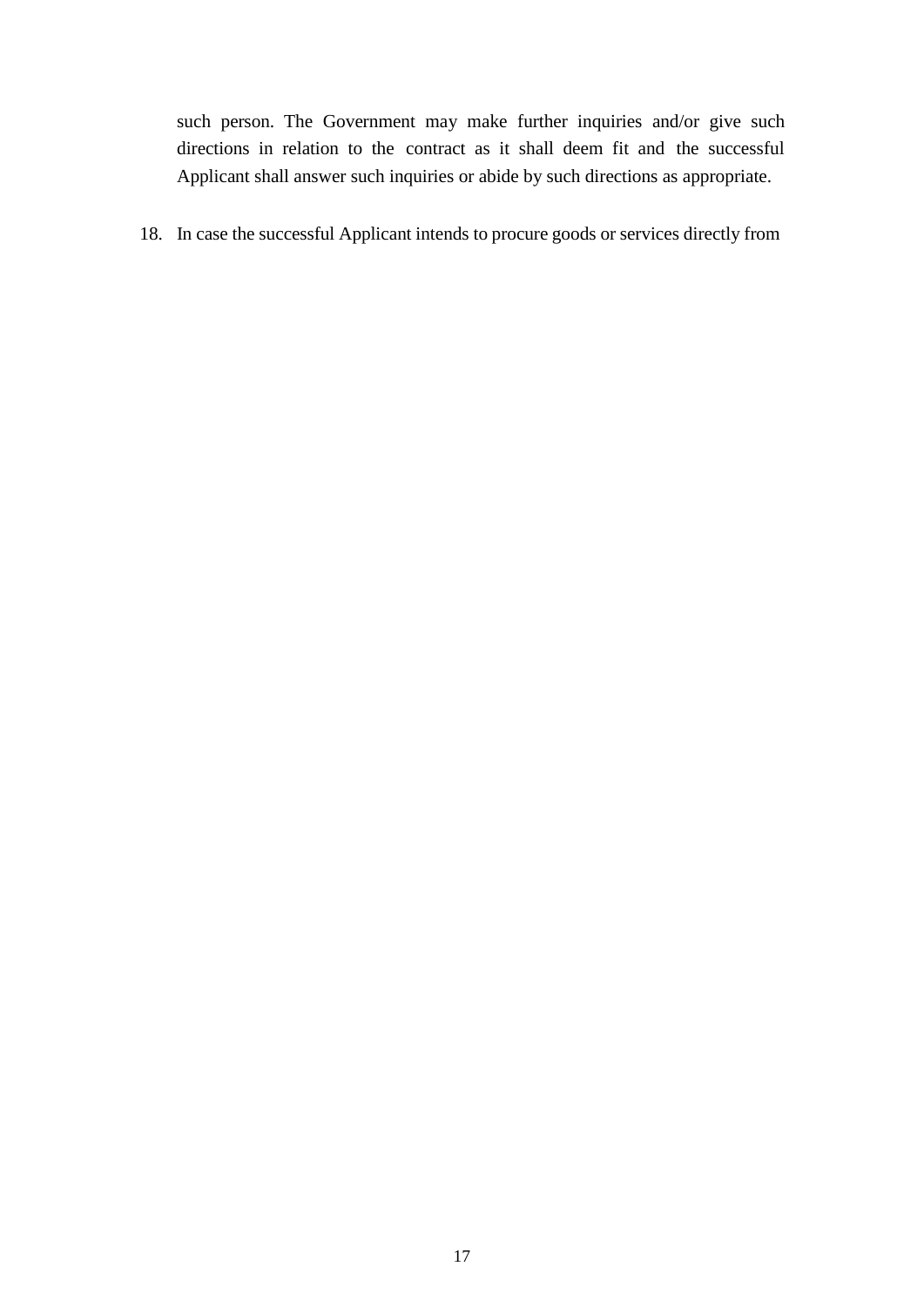a particular organisation/individual, it has to provide details, its relationship with the successful Applicant and sufficient justifications for not following the open procurement process set out above. Prior approval from the FBL Secretariat must be obtained.

## <span id="page-19-0"></span>**Hiring of Project Staff**

19. The Applicant shall abide by the principle of openness and competitiveness in hiring staff for the Project. Where the successful Applicant intends to employ or engage a person who is a relative, close personal friend, associates or associated persons of the Project coordinator, the deputy Project coordinator or anyone involved in the recruitment selection process, the successful Applicant shall, prior to offering the appointment, make full and proper disclosure of the conflict of interests to the FBL Secretariat. The Secretariat may make further inquiries and/or give such directions in relation to the employment of the Project staff as it shall deem fit (including a direction ordering the successful Applicant to abstain from offering the appointment to the person) and the successful Applicant shall answer such enquiries or abide by such directions as appropriate.

## <span id="page-19-1"></span>**Conflict of Interests**

- 20. A conflict of interest situation arises when the private interest of the board of director(s), executive committee and staff members of an organisation competes or conflicts with others. Private interest includes both the financial and other interests of the Board of Director(s), Executive Committee and staff members of an organisation and those of their connections, including family members, relatives, friends, clubs and societies to which they belong, as well as people to whom they owe a favour or are obligated in any way, no matter whether the conflict of interest is potential or perceived. The successful Applicant should make reference to the practices set out in the following guidebooks prepared by the Independent Commission Against Corruption –
	- (a) "Strengthening Integrity and Accountability Government Funding Schemes Grantee's Guidebook"<sup>12</sup>;
	- (b) "Training Package on Corruption Prevention in Procurement"<sup>13</sup>;
	- (c) "Best Practice Checklist on Procurement"<sup>14</sup>; and

<sup>&</sup>lt;sup>12</sup> [http://cpas.icac.hk/UPloadImages/InfoFile/cate\\_43/2017/43903a1c-f8c9-4bac-b4f8-e7ed80b9a004.pdf](http://cpas.icac.hk/UPloadImages/InfoFile/cate_43/2017/43903a1c-f8c9-4bac-b4f8-e7ed80b9a004.pdf)<br><sup>13</sup> http://cpas.icac.hk/UPloadImages/InfoFile/cate\_43/2016/ca552674-5084-4240-91c8-d7135353156b.pd

<sup>&</sup>lt;sup>13</sup> http://cpas.icac.hk/UPloadImages/InfoFile/cate  $\frac{43}{2016}$ /ca552674-5084-4240-91c8-d7135353156b.pdf<br><sup>14</sup> http://cpas.icac.hk/UPloadImages/InfoFile/cate 43/2016/h4e94be0\_46d9\_4edd\_abc8\_5b89e431e32b.pdf

<sup>14</sup> [http://cpas.icac.hk/UPloadImages/InfoFile/cate\\_43/2016/b4e94be0-46d9-4edd-abc8-5b89e431e32b.pdf](http://cpas.icac.hk/UPloadImages/InfoFile/cate_43/2016/b4e94be0-46d9-4edd-abc8-5b89e431e32b.pdf)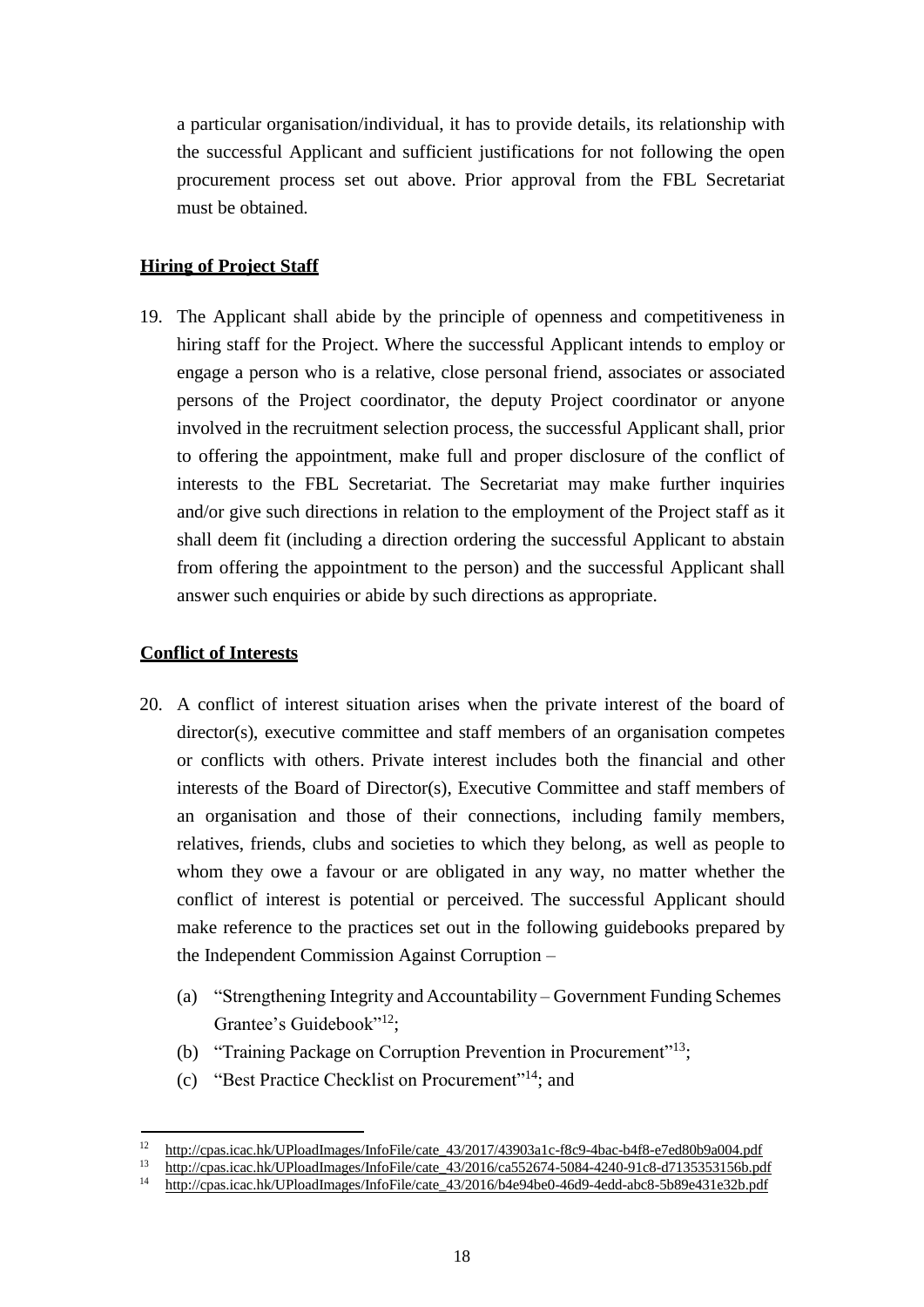(d) "Best Practice Checklist on Staff Administration"<sup>15</sup>.

## <span id="page-20-0"></span>*Part E Intellectual Property Rights*

- 1. It is the absolute responsibility of the successful Applicant to ensure that it complies with the intellectual property laws in Hong Kong. Under no circumstance will the Government be held liable for any infringement of Intellectual Property Rights caused by or relating to the application for funding support or the implementation of the approved Project.
- 2. Any Intellectual Property Rights created in or via the Projects will be vested with the successful Applicant. Successful Applicant is encouraged to make available all the Intellectual Property Rights created in or via the Projects in the public domain and allow the public to use and exercise all Intellectual Property Rights subsisting therein for free during the funded period (i.e. for a prescribed period to be specified in the Fund Agreement).
- 3. Any income generated from the Intellectual Property Rights created in or via the Project during the funded period should be ploughed back into the Project Account.
- 4. The successful Applicant shall warrant to the Government that the performance of the Project and the exercise by the Government or its authorised users of any of the rights granted under the Fund Agreement will not infringe any Intellectual Property Rights of any person.
- 5. The successful Applicant shall grant, at its own cost and expense, for the benefit of the Government and its authorised users, an unconditional, irrevocable, nonexclusive, sub-licensable, perpetual, royalty-free and worldwide licence to Use<sup>16</sup> the Project Materials $^{17}$ .
- 6. If the Project Materials contain any works or materials of which the Intellectual Property Rights belong to a third party, the successful Applicant shall have

<sup>15</sup> http://cpas.icac.hk/UPloadImages/InfoFile/cate 43/2016/533652e2-ab2b-4381-ab34-a13478ef4908.pdf

<sup>&</sup>lt;sup>16</sup> "Use" means, in relation to documents or materials, to do the "acts restricted by copyright" within the meaning of sections 22 to 29 of the Copyright Ordinance (Cap. 528).

<sup>&</sup>lt;sup>17</sup> "Project Materials" mean all Project deliverable(s), works of authorship and materials of whatever media (including those in electronic format) developed, written, prepared, produced or created by the successful Applicant, its directors, employees, agents or sub-contractors in relation to the Project and/or the Fund Agreement (whether individually or jointly with the Government) including but not limited to all reports, studies, compilation of data, diagrams, charts, photographs, drawings, specifications, documents and all drafts and working papers relating to any of the above items.